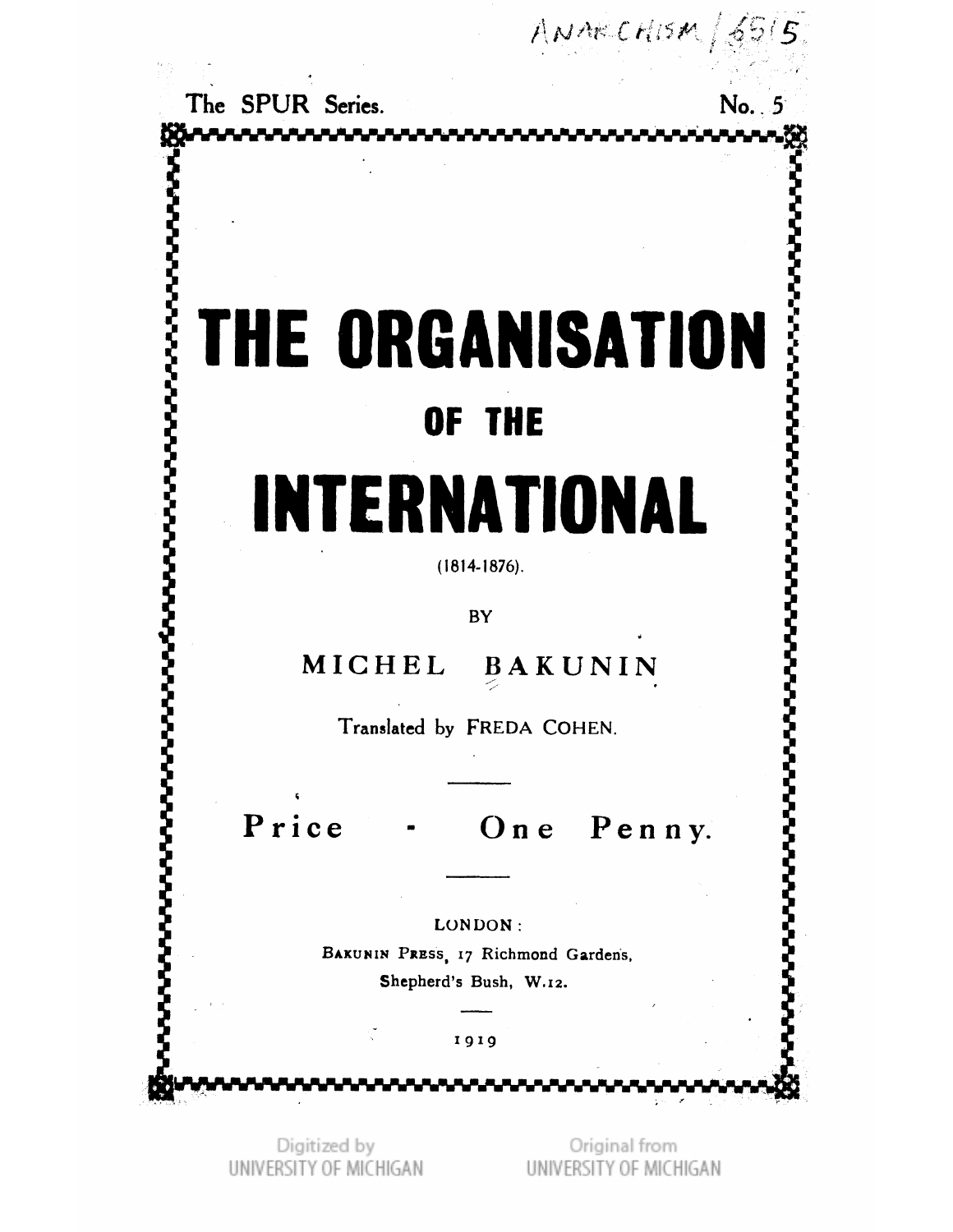## EDITOR'S NOTE.

Until I commenced to publish translations of Bakunin's writings, and accounts of incidents in his career, in the Herald of Revolt and the Spur, nothing of the great Russian Nihilist's thought was to be found in English except his God and the State-itself but an indigestible fragment. Unfortunately, financial embarrassment has made it impossible for me to reprint from the columns of the papers mentioned, Bakunin's important essays, such as The International, Communism and the State, The Two Camps, The Issue, etc., all of which should be circulating in pamphlet form at the present time.

Comrade Freda Cohen, who translated some of these from a Yiddish version, translated also the present essay some few years back. But for some reason or other, it was mislaid and never published.

The opinion we entertain that Bakunin's work is not really opposed to Marx's is too well known to need repetition. And the movement, happily, is coming now to realise its common indebtedness to these two great pioneers, who served, with unequal distinction but equal abandon, the cause we Communists have at heart.

Glasgow, July 10, 1919.

#### GUY A. ALDRED.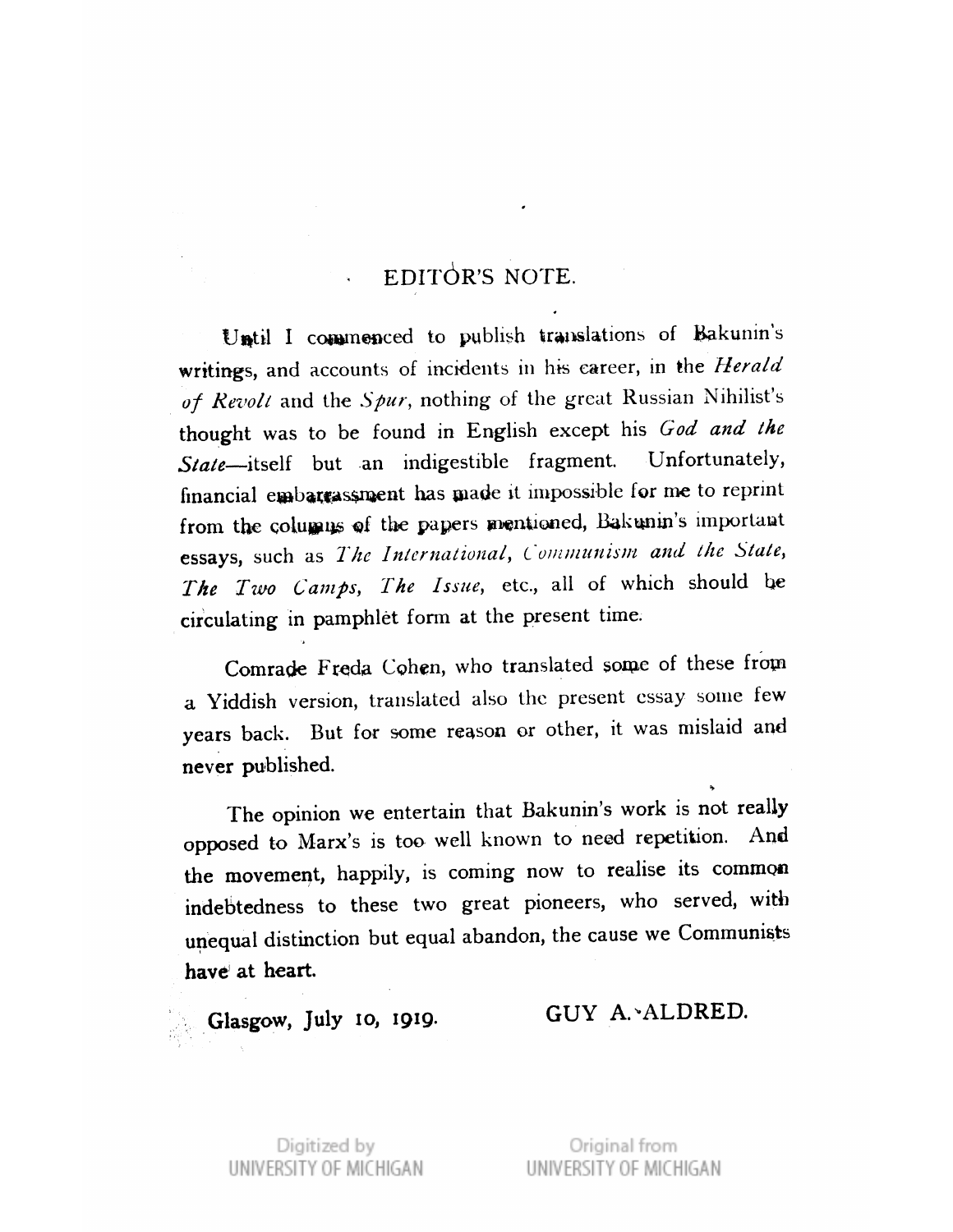## 1407590-190

# The Organisation of the International.

The masses are the social power, or, at least, the essence of that power. But they lack two things in order to free themselves from the hateful conditions which oppress them : education and organisation. These two things represent, to-day, the real foundations of power of all government.

To abolish the military and governing power of the State, the proletarian must organise. But since organisation cannot exist without knowledge, it is necessary to spread among the masses real social education.

To spread this real social education is the aim of the International. Consequently, the day on which the International succeeds in uniting in its ranks a half, a fourth, or even a tenth part of the workers of Europe, the State or States will cease to exist. The organisation of the International will be altogether different from the organisation of the State, since its aim is not to create new States but to destroy all existing government systems. The more artificial, brutal, and authoritarian is the power of the State, the more indifferent and hostile it is to the natural developments, interests and desires of the people, the freer and more natural must be the organisation of the International. It must try all the more to accommodate itself to the natural instincts and ideals of the people.

But what do we mean by the natural organisation of the masses? We mean the organisation which is founded upon the experience and results of their everyday life and the difference of their occupations, i.e., their industrial organisation. **The** moment all branches of industry are represented in their International, the organisation of the masses will be complete. Original from

UNIVERSITY OF MICHIGAN

UNIVERSITY OF MICHIGAN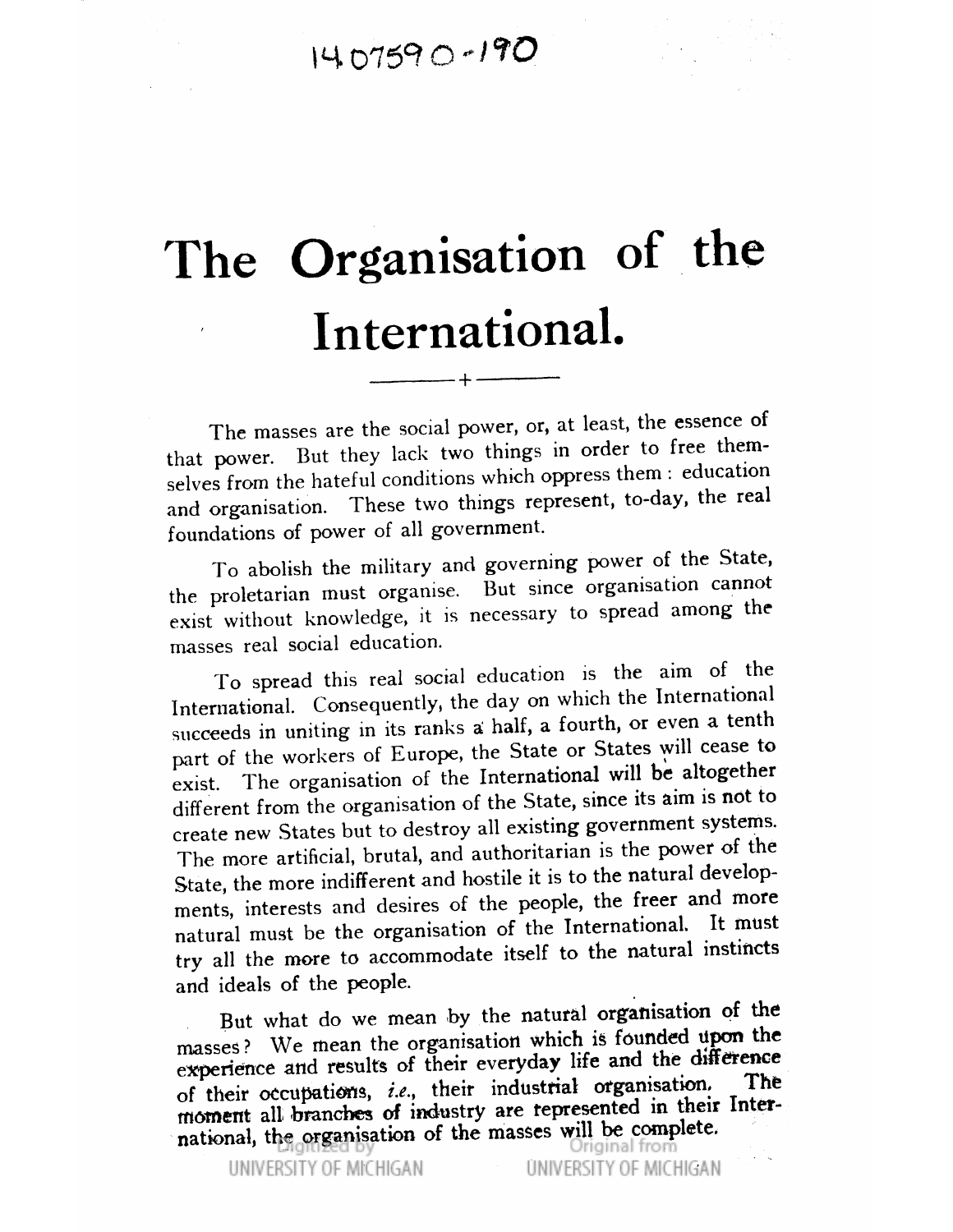But it might be said that, since we exercise, through the International, organised influence over the masses, we are aiming at new power equally with the politicians of the old State systems. The influence of the Inter-This charge is a great mistake. national over the masses differs from all government power in that, it is no more than a natural, unofficial influence of ordinary ideas, without authority.

The State is the authority, the rule, and organised power of the possessing class, and the make-believe experts over the life and liberty of masses. The State does not want anything other than the servility of the masses. Hence it demands their submission.

The International, on the other hand, has no other object Consequently, it than the absolute freedom of the masses. appeals to the rebel instinct. In order that this rebel instinct should be strong and powerful enough to overthrow the rule of the State and the privileged class, the International must organise

To reach this goal, it has to employ two quite just weapons:

- The propagation of its ideas.  $(1)$
- The natural organisation of its power or authority,  $(2)$ through the influence of its adherents on the masses.

A person who can assert that, such organised activity is an attack on the freedom of the masses, or an attempt to create a new rule, is either a sophist or a fool. It is sad enough for those who don't know the rules of human solidarity, to think that complete individual independence is possible, or desirable. Such a condition would mean the dissolution of all human society, since the entire social existence of man depends on the interdependence of individuals and the masses. Every person, even the cleverest and strongest-nay, especially the clever and strong-are at all times, the creatures as also the creators of this influence.  $The$ freedom of each individual is the direct outcome of those material mental and moral influences, of all individuals surrounding him in that society in which he lives, develops, and dies. A person who seeks to free himself from that influence in the name of a metaphysical, superhuman, and perfectly egotistical Digrieed on " aims at his own rigiter mination as a "<br>UNIVERSITY OF MICHIGAN" UNIVERSITY OF MICHIGAN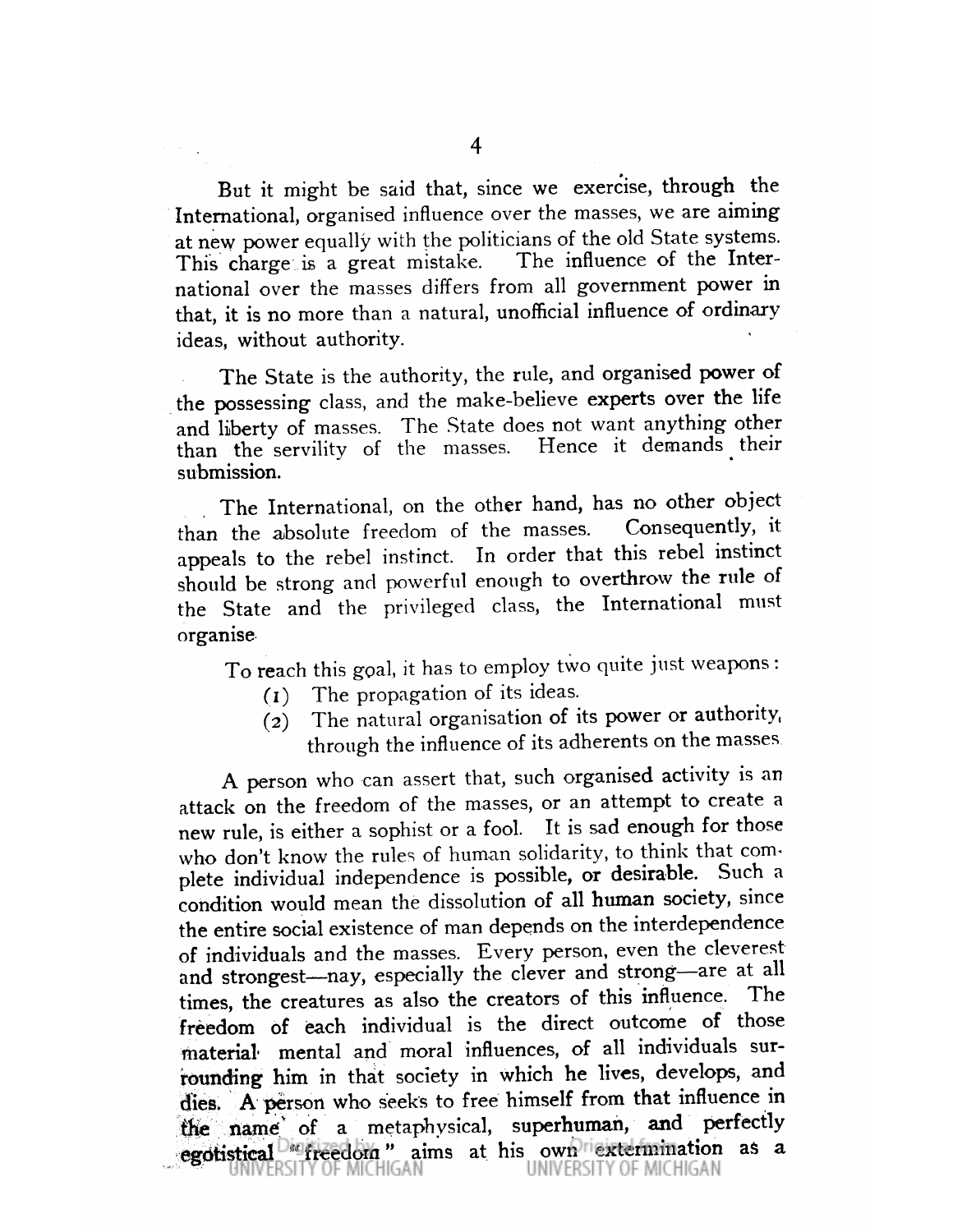human being. And those who refuse to use that influence on others, withdraw from all activity of social life, and by not passing on their thoughts and feelings, work for their own destruc-Therefore, this so-called "independence," which is tion. preached so often by the idealists and metaphysicians: this socalled individual liberty is only the destruction of existence.

In nature, as well as in human society, which is never anything else than part of that same nature, every creature exists on condition that he tries, as much as his individuality will permit, to influence the lives of others. The destruction of that indirect influence would mean death. And when we desire the freedom of the masses, we by no means want to destroy this natural influence, which individuals or groups of individuals, create through their own contract.

What we seek is the abolition of the artificial, privileged, lawful, and official influence. If the Church and State were private institutions, we should be, even then, I suppose their opponents. But we should not have protested against their right to exist. True, in a sense, they are, to-day, private institutions, as they exist exclusively to conserve the interests of the privileged classes. Still, we oppose them, because they use all the power of the masses to force their rule upon the latter in an authoritarian, official, and brutal manner. If the International could have organised itself in the State manner, we, its most enthusiastic friends, would have become its bitterest enemies. But it cannot possibly organise itself in such a form. The International cannot recognise limits to human fellowship and equality, whilst the State cannot exist unless it limits, by territorial pretensions, such fellowship and equality. History has shown us that the realisation of a league of all the States of the world, about which all the despots have dreamt, is impossible. Hence those who speak of the State, necessarily think and speak of a world divided into different States, who are internally oppressors and outwardly despoilers, i.e., enemies to each other. The State, since it involves this devision, oppression, and despoilation of humanity, must represent the negation of humanity and the destruction of human society.

There would not have been any sense in the organisation. Original from Digitized by UNIVERSITY OF MICHIGAN UNIVERSITY OF MICHIGAN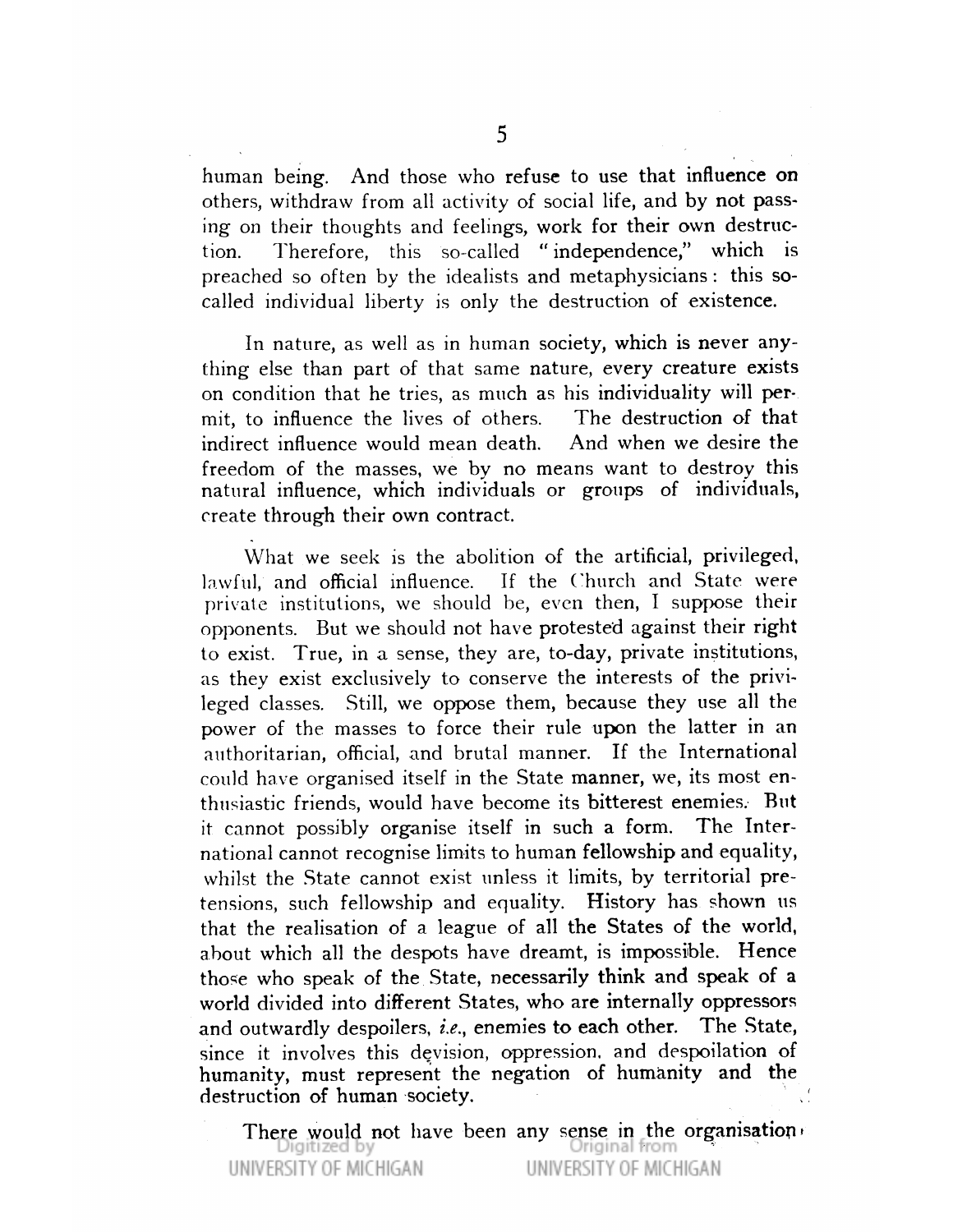of the workers at all, if they had not aimed at the overthrow of the State. It organises the masses with this object in view, to the end that they might reach this gaol. And how does it organise them?

Not from the top to the bottom, by imposing a seeming unity and order on human society, as the state attempts, without regards to the differences of interest arising from differences of occupation. On the contrary, the International organises the masses from the bottom upwards, taking the social This is the masses, their real aspirations as a starting point, and encouraging them to unite in groups according to their real interests in society. The International evolves a unity of purpose and creates a real equilibrium of aim and well-being out of their natural difference in life and occupation

Just because the International is organised in this way, it develops a real power. Hence it is essential that every member of every group should be acquainted thoroughly with all its principles. Only by these means will be make a good propagandist in time of peace and real revolutionist in time of war.

We all know that our program is just. It expresses in a few noble words the just and humane demands of the proletariat. Just because it is an absolutely humane program, it contains all the symptoms of the social revolution. It proclaims the destruction of the old and the creation of the new world.

This is the main point which we must explain to all members of the International. This program substitutes a new science, a new philosophy for the old religion. And it defines a new international policy, in place of the old diplomacy. It has no other object than the overthrow of the States.

In order that the members of the International scientifically fill their posts, as revolutionary propagandists, it is necessary for every one to be imbued with the new science, philosophy, and policy: the new spirit of the International. It is not enough to declare that we want the economic freedom of the workers, a full return for our labour, the abolition of classes, the end of political slavery, the realisation of all human rights, equal duties and justice for all: in a phrase, the unity of humanity. All this, is without a doubt, very good and just. But when the workers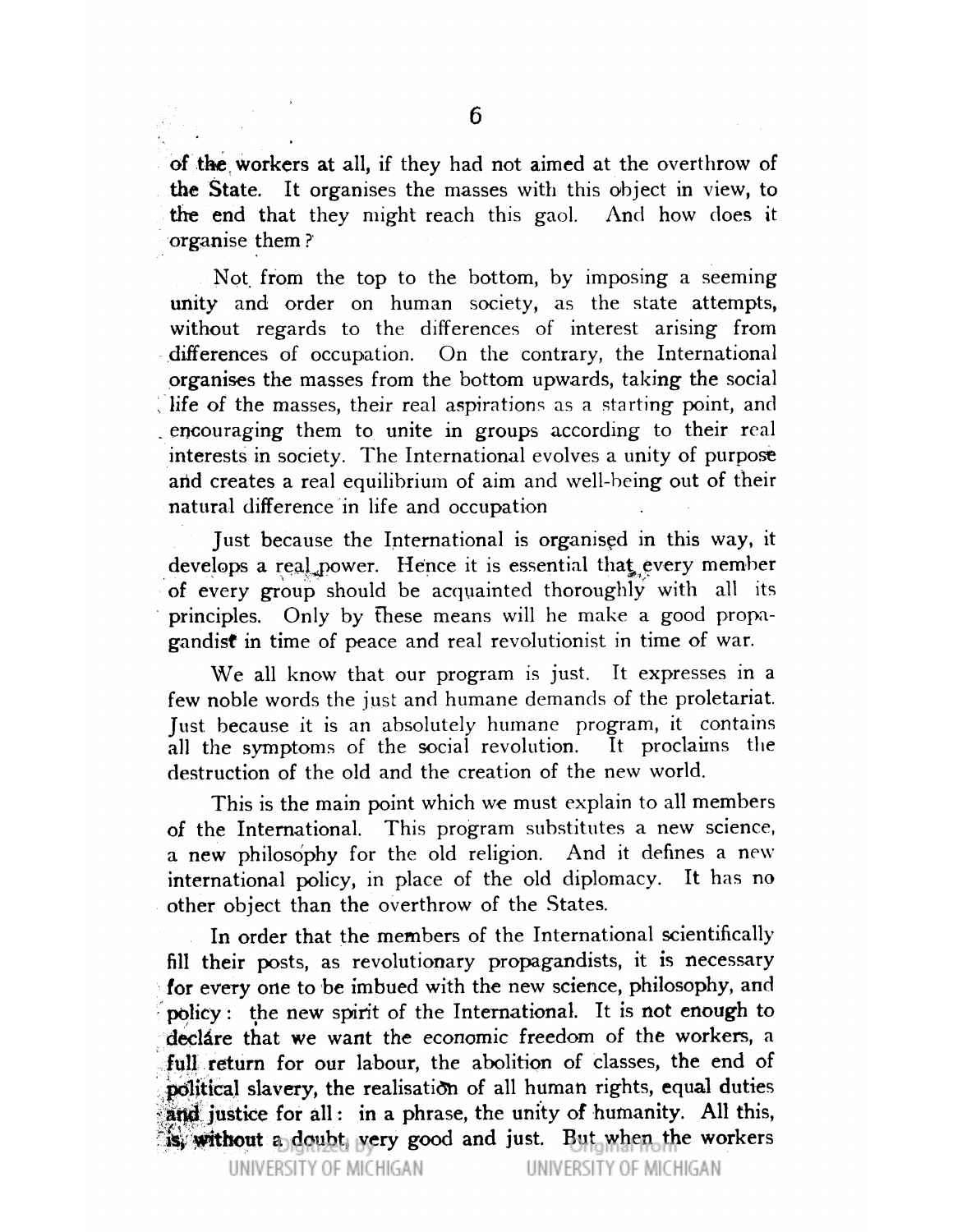of the International simply go on repeating these phrases, without grasping their truth and meaning, they have to face the danger of reducing their just claims to empty words, cant which is mouthed without understanding.

It might be answered that not all workers, even when they are members of the International, can be educated. Is it not enough, then, that there are in the organisation, a group of people, who—as far as possible—are acquainted with the science, philosophy, and policy of Socialism? Cannot the wide mass follow their "brotherly advice" not to turn from the right path, that leads ultimately to the freedom of the proletariat?

The authoritarian Communists in the International often make use of these arguments, although they have wanted the courage to state them so freely and so clearly. They have sought to hide their real opinion under demagogic compliments about the cleverness and all powerfulness of the people. We were always the bitterest enemies of this opinion. And we are convinced, that, if the International split into two groups-a big majority, and small minority of ten, twenty, or more people—in such a way, that the majority were convinced blindly of the theoretical and practical sense of the minority, the result would be the reduction of the International to an oligarchy—the worst form of State. The educated and capable minority would, together with its responsibilities, demand the rights of a governing body. And this governing body would prove more despotic than an avowed autocracy, because it would be hidden beneath a show of servile respect for the will of the people. The minority would rule through the medium of resolutions, imposed upon the people, and afterwards called "the will of the people." In this way, the educated minority would develop into a government, which, like all other governments, would grow every day more despotic and reactionary.

The International only then can become a weapon for liberating the people, when it frees itself; when it does not permit itself to be divided into two groups-a big majority, the blind tool of an educated minority. That is why its first duty is to imprint upon the minds of its mentbers the science, philosophy, and policy of Socialism.

Digitized by UNIVERSITY OF MICHIGAN

Original from UNIVERSITY OF MICHIGAN